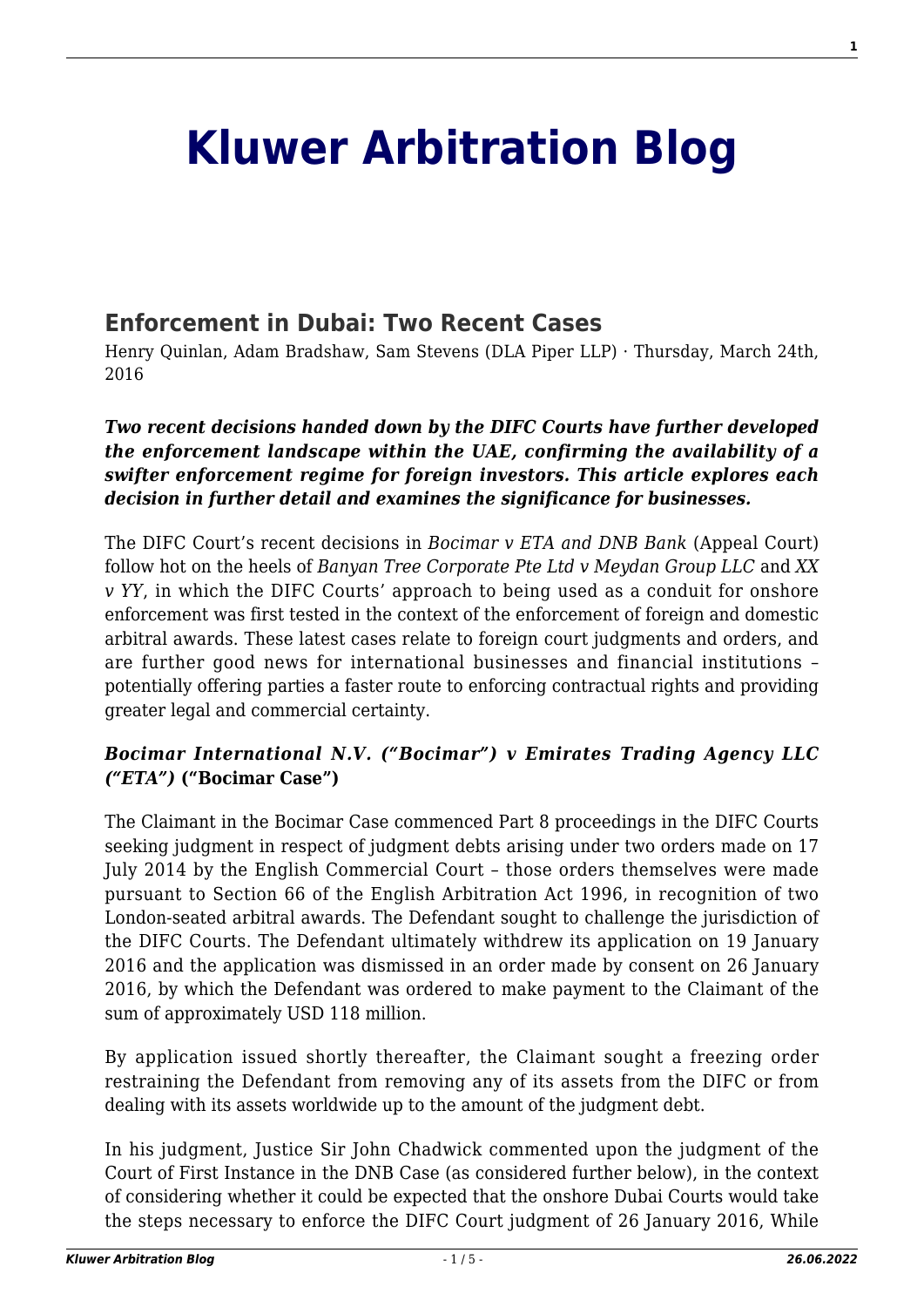recognising that the first instance judgment in the DNB Case was subject to appeal, Justice Chadwick was comfortable with drawing a distinction in the present case. The DNB Case (as considered further below) concerned the enforcement of a foreign court judgment. The present case concerned not the enforcement of a foreign court judgment but a judgment (rendered 26 January 2016) of the DIFC Court itself. On that basis, there was no requirement for the judge to consider the issue any further.

The Bocimar decision is of limited direct consequence as regards the enforcement of foreign arbitral awards in the UAE. It is however an illustration of the means by which a party may ultimately be able to enforce such an award in onshore Dubai.

## *DNB Bank ASA v Gulf Eyadah Corporation and Gulf Navigation Holding PJSC* **("DNB Case")**

In a landmark decision on 25 February 2016, the DIFC Court of Appeal overturned the first instance judgment in the DNB Case. In determining an application for recognition and enforcement of an English Commercial Court judgment (which claim was brought with the purpose of seeking to enforce the DIFC Courts' judgment in onshore Dubai), the Court of First Instance had determined that, although the DIFC Courts had jurisdiction to enforce and recognise foreign judgments within the DIFC, they did not have the power under the JAL to refer its judgments in such proceedings to the onshore Dubai Courts for execution.

The Court of First Instance drew a distinction between the role of the DIFC Courts as a conduit jurisdiction for the enforcement of foreign court judgments, and the enforcement of foreign arbitral awards. The Court concluded that it had the power to allow the latter to be taken to the onshore Dubai Courts, but not the former.

The DIFC Court of Appeal's judgment now means that this distinction no longer exists. The effect of the new judgment is that the DIFC Courts can be used as a conduit jurisdiction for the enforcement of foreign court judgments against assets located in "onshore" (i.e. non-DIFC) Dubai, irrespective of whether the foreign judgment debtor has any connection with, assets or presence in the DIFC.

However, one issue which was emphasised in the DNB Case is that, unlike foreign court judgments, the recognition of a foreign award (though the following principle presumably applies equally to awards rendered in onshore Dubai) does not, of itself, give rise to a DIFC Court judgment in the terms of the award.

This is an important point to bear in mind when considering whether, and how, to use the DIFC Courts as a conduit jurisdiction. As Justice David Steel explained in paragraph 138 of the DIFC Court of Appeal's judgment, for the purpose of seeking enforcement of a foreign award:

"…the applicant must seek enforcement… by obtaining a judgment: [DIFC Court Rule] 43.75. But since that is a **discretionary remedy** [emphasis added], it follows that there may be situations in which the foreign award has been recognised but there is no judgment in its terms."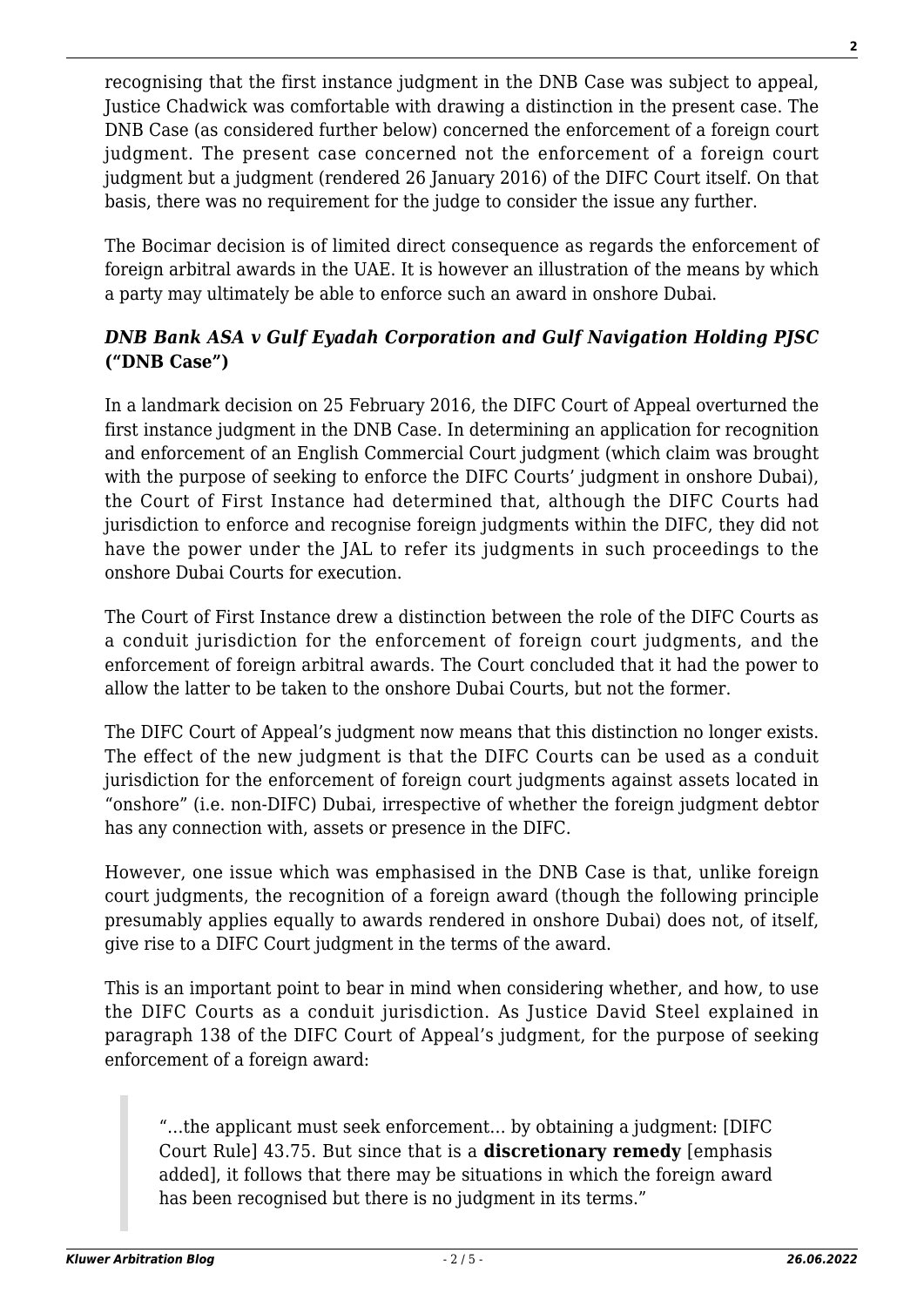The DIFC Court of Appeal's judgment does not set out any guidance as to the precise circumstances in which the DIFC Courts would decline to exercise their discretion to enter judgment in the terms of an award. However, it is possible that the DIFC Courts might decline to do so where (for example) the award in question is already the subject of an application to set aside in the onshore Dubai Courts, such that to enter judgment in the terms of the award in the DIFC Courts (and to allow the award/judgment creditor to take that judgment onshore for enforcement) might create a risk that an award which is under review by the Dubai Courts might be enforced (indirectly, through a judgment issued in its terms).

Only time will tell how the DIFC Courts will address such issues. However, the decisions in Ba*nyan Tree Corporate Pte Ltd v Meydan Group LLC*, *XX v YY* and other similar recent cases represent very positive news for the efficient enforcement of arbitral awards in onshore Dubai/UAE.

## **Significance of both judgments**

The judgments appear likely to make the enforcement of foreign court judgments and orders granted by foreign courts in the UAE (including those recognising and enforcing foreign arbitral awards) a quicker and less hazardous process.

Historically, the UAE has been a challenging place in which to enforce foreign court judgments and orders. This is principally because:

(a) in the absence of an international treaty between the UAE and another country for the mutual recognition and enforcement of court judgments and/or orders, the UAE courts invariably refuse to enforce foreign court judgments and/or orders; and

(b) even if a treaty does exist, the ability of a party to challenge enforcement of judgments and/or orders all the way to the Dubai Court of Cassation can typically lead to a long-winded, expensive and unpredictable enforcement process.

While the UAE has entered into standalone mutual enforcement treaties with a number of countries, including (among others) France, India and China, there are some notable exceptions where no treaty exists e.g. the USA, England, Germany and Russia.

However, under the DIFC Law, the DIFC Courts are required to recognise and enforce final and binding foreign court judgments *regardless* of whether the UAE has a treaty in place with the relevant country or not. Significantly, once a foreign court judgment has been recognised, and judgment entered in the same terms, by the DIFC Court, what one is then enforcing is a DIFC Court judgment – and under Dubai law, DIFC Court judgments are automatically enforceable in the onshore courts of Dubai via the (now well-trodden) mutual enforcement mechanism which exists between the two court systems.

These recent rulings therefore offer greater predictability and commercial certainty to financial institutions and other successful litigants seeking to enforce foreign judgements and/or orders in Dubai.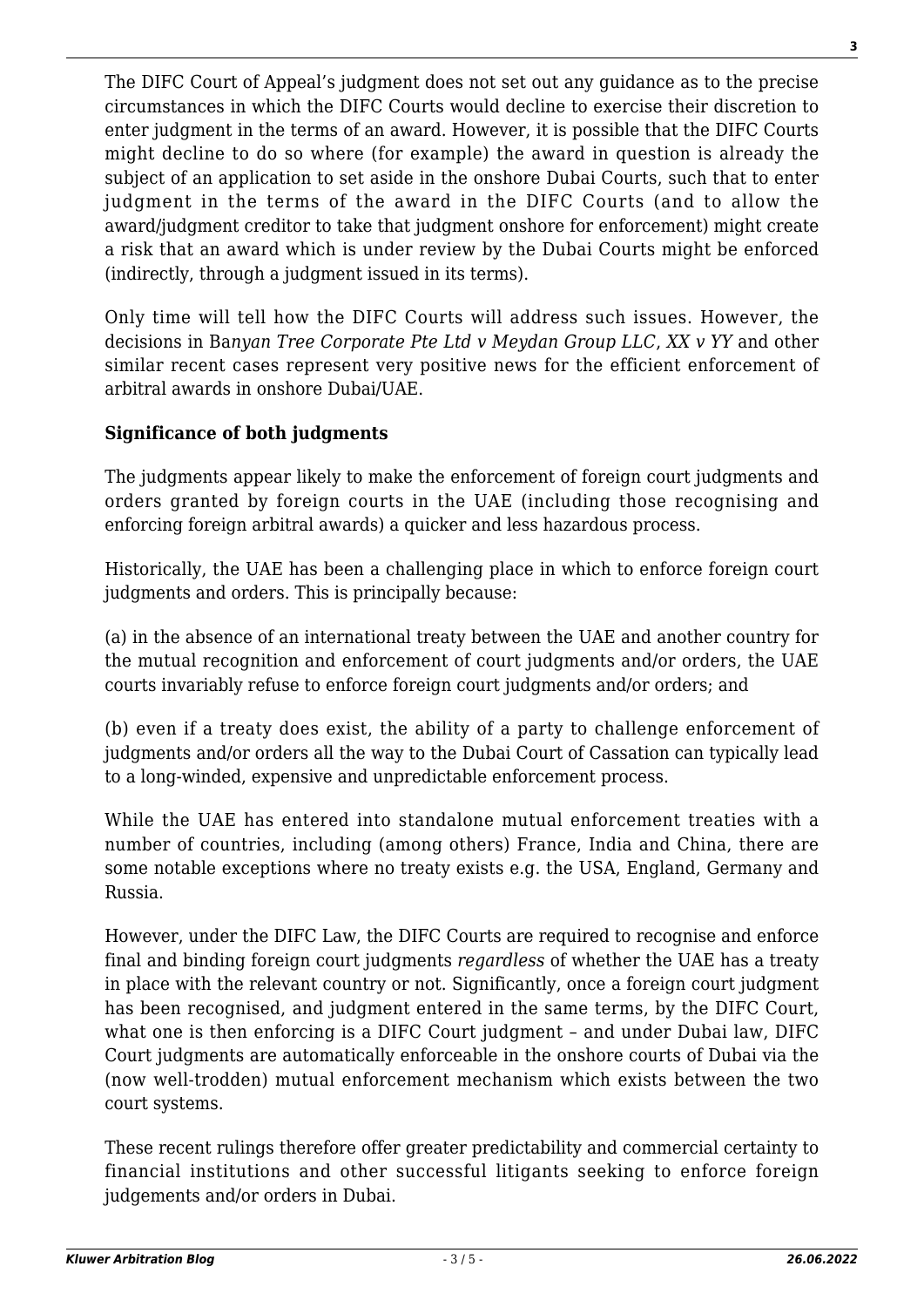#### **What does this mean for the future?**

Dubai is fast becoming a place where arbitral awards are readily enforced. Where parties may previously have been reluctant to agree to an arbitration clause with a Dubai entity, these developments suggest that it will be more straightforward to enforce not only onshore and foreign arbitral awards, but also judgments and/or orders rendered by foreign courts) in Dubai. It is likely that the DIFC Courts' caseload will increase significantly as a result of these developments.

One issue which remains unresolved is what, if anything, will be the reaction of the onshore Dubai courts to these judgments and what tensions, if any, may arise. For example, will the Dubai Courts differentiate between a DIFC Court judgment arising from a DIFC-seated arbitration/DIFC Court proceedings, on the one hand, and judgments of the DIFC Courts entered in the terms of foreign arbitral awards, foreign court judgments (or orders) and/or domestic onshore awards? Only time will tell.

#### **Profile Navigator and Relationship Indicator**

Offers 6,200+ data-driven arbitrator, expert witness and counsel profiles and the ability to explore relationships of 13,500+ arbitration practitioners and experts for potential conflicts of interest.

#### [Learn how](https://www.wolterskluwer.com/en/solutions/kluwerarbitration/practiceplus?utm_source=arbitrationblog&utm_medium=articleCTA&utm_campaign=article-banner) **[Kluwer Arbitration Practice Plus](https://www.wolterskluwer.com/en/solutions/kluwerarbitration/practiceplus?utm_source=arbitrationblog&utm_medium=articleCTA&utm_campaign=article-banner)** [can support you.](https://www.wolterskluwer.com/en/solutions/kluwerarbitration/practiceplus?utm_source=arbitrationblog&utm_medium=articleCTA&utm_campaign=article-banner)



*To make sure you do not miss out on regular updates from the Kluwer Arbitration Blog, please subscribe [here](http://arbitrationblog.kluwerarbitration.com/newsletter/). To submit a proposal for a blog post, please consult our [Editorial Guidelines.](http://arbitrationblog.kluwerarbitration.com/editorial-guidelines/)*